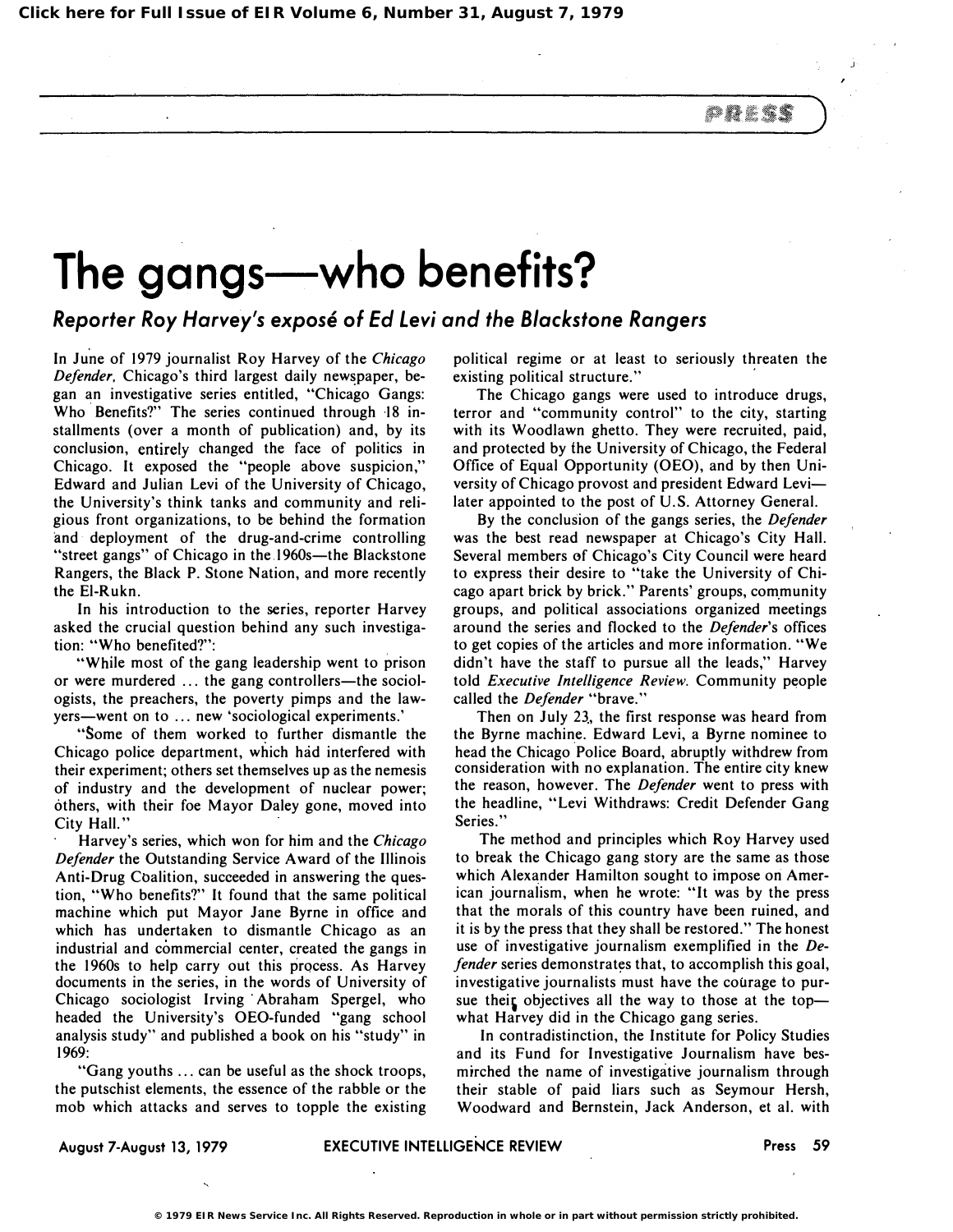their phony "watergating" investigative frauds. At the top, the Fund for Investigative Journalism is controlled by the political bedfellows of the very institutions, universities, and individuals exposed in the Chicago gangs series.

The Fund's frameups, coverups, and other assorted lying techniques carry out a "deception operation" against the population on two general levels. The first is the direct political purpose of the specific lying operation involved-the answer to the question, "Who benefits?" The second is the deception involved in the

broader misrepresentation of investigative journalism as an "objective," "safe" and glamorous Hollywood career. On the deepest level, the welfare of American society demands that reporters such as Roy Harvey and the Chicago Defender dedicate themselves to the moral standards that made this country great.

With this issue of Executive Intelligence Review, we begin an extensive reprinting of sections of Mr. Harvey's articles. For the full series, send to the Chicago Defender, 2400 S. Michigan Ave., Chicago, HI. 60616. -Fay Sober

## Chicago Defender: 'cui bono?'

This is the story of a sociological experiment called variously the Blackstone Rangers. the Black P. Stone Nation, and most recently,  $El-Rukn$ ...

Dozens of books have been written about the Chicago gangs of the late 60s; a myriad of Ph. Ds and other degrees were issued; and hundreds of youth and other Southside residents were murdered; policement were maimed and killed; whole communities were destroyed.

Who benefited?

While most of the gang leadership went to prison. or were murdered by rival gangs, or fled Chicago, the gang controllers-the sociologists, the preachers, the poverty pimps and the lawyers—went on to write their books, or up the academic ladder. or on to new "sociological experiments . ..

Some of them worked to further dismantle the Chicago police department. which had interfered with their experiment; others set themselves up as the nemesis of industry and the development of nuclear power; others. with their foe Mayor Richard Daley gone. moved into City Hall.

In working to solve a crime-such as the creation of the Blackstone Nation and the other street gangs. it is first necessary to pose the question: cui bono? Who benefits?

## June 18: The P. Stones-a university creation

This is the story of a sociological experiment called the Blackstone Rangers, the Black P. Stone Nation, and most recently, El-Rukn-the story of the gang that was created.

Not by a university alone, by itself, but with help: help from Presbyterians and Jesuits and other priests and preachers, by federal officials, urban planners, freelance sociologists, behavior modification psychologists, and philanthropic foundations.  $\bullet$ 

The 60s were crazy years: the era of the Vietnam

war and assassinations. People said—and did—crazy things.

It was the era of the Black Liberation Army: the era that spawned the Symbionese Liberation Army and other terrorist organizations and pseudo-religious cults that foundations and government agencies played an overt part in creating.

It was an era that watched its own social disintegration: a breakdown of authority in political organization, law, education, culture.

The genocide in Vietnam provided the moral standard-the backdrop-by which to judge one's behavior: What did hard work and discipline ever get anyone? reasoned the youth and the liberal. "Genocide," they answered. Therefore, do-your-own-thing: hedonism and permissiveness predominated; "alternative" education, culture. ... Youth was hailed as untainted, creative.

The national hysteria was reflected in Chicago in the creation of the gangs.

While, on a national level behavior modification psychologists were experimenting with their rewards and punishments, in Chicago the experiment went one step further: Award the bad behavior, award hooliganism, gangsterism.

This national anti-authority hysteria (conservatives were generally driven' further to the right, into a desperate defense of the genocide in South East Asia) was intersected in Chicago by the University of Chicago, which had a problem, and found such hysteria useful.

The University did not want to be swallowed up by a ghetto; further, it wanted to expand southward-it wanted the land.

The University had the problem before. As writer John Gunther noted in a series of lectures he gave at the University of Chicago (published as "Chicago Revisited," U. of C. Press), "Thanks

national impulse for urban renewal ... the University has acquired 26.5 acres of additional land from  $a'$ reclaimed slum area so that it can expand its South Campus...."